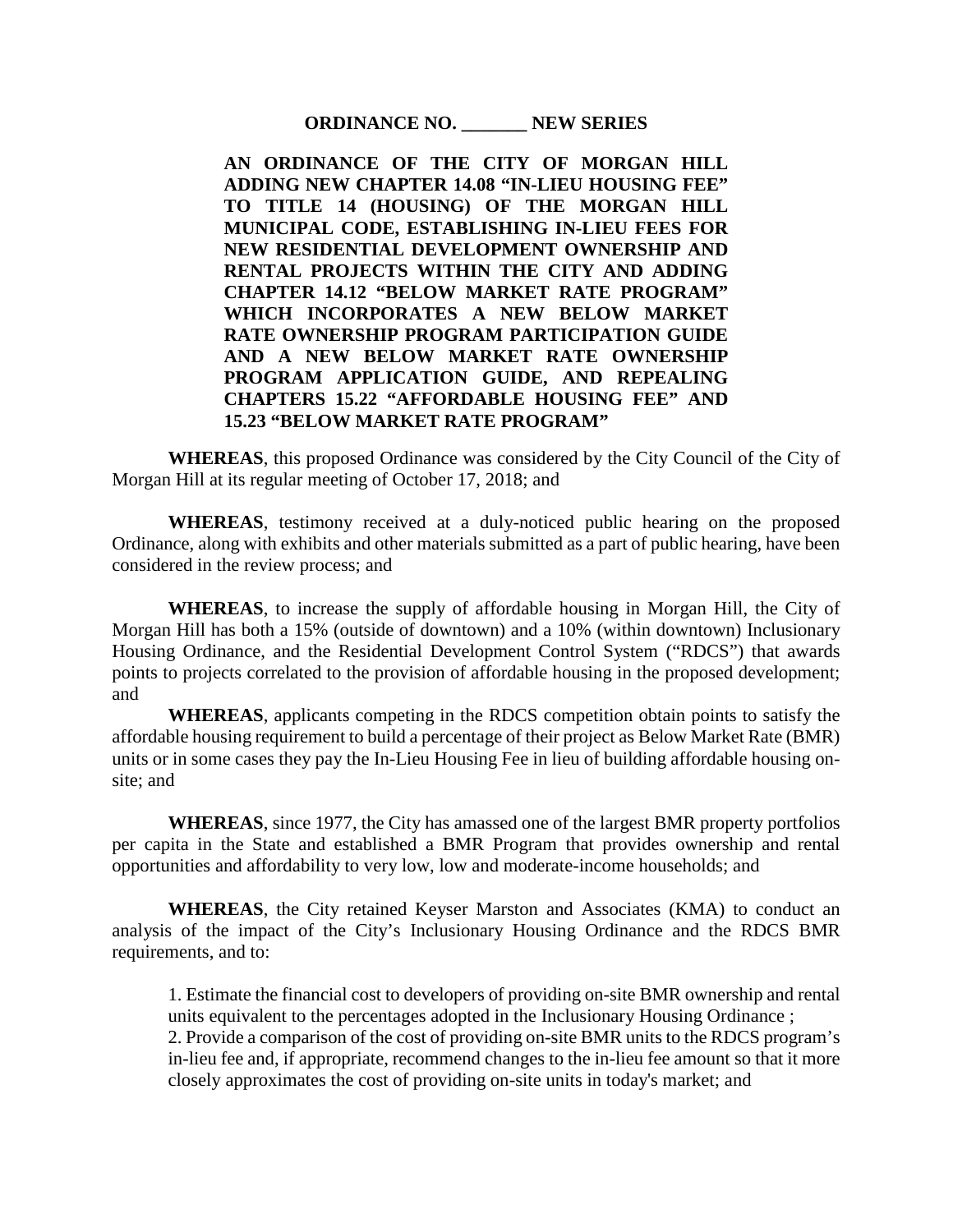**WHEREAS**, KMA recommended an ownership housing in-lieu fee of \$19.70 per square foot for residential development outside of downtown where there is a 15% Inclusionary Housing Requirement, and \$13.20 per square foot for ownership projects in the downtown where there is a 10% Inclusionary Housing Requirement. The recommended fees for Rental projects are \$29.00 per square foot for residential development outside of downtown where there is a 15% Inclusionary Housing Requirement, and \$14.50 per square foot for projects in the downtown where there is a 10% Inclusionary Housing Requirement. This would replace the previously adopted \$12.92 per square foot of the total project's livable space; and

**WHEREAS,** the Legislature of the State of California has found that the availability of housing is of critical statewide importance, and that providing housing for all Californians requires the cooperative participation of state and local governments and the private sector; and

**WHEREAS**, the City intends to establish In-Lieu Housing Fees in order to promote this objective, mitigate the impacts of new market-rate housing development on the need for affordable housing, assist in meeting the City's share of the Regional Housing Needs Allocation (RHNA), and assist in implementing the goals, policies and actions specified in the Housing Element of the City's General Plan; and

**WHEREAS,** the City Council adopted an Inclusionary Housing Ordinance No. 2278 on July 25, 2018, establishing a requirement for Residential Projects consisting of two (2) or more dwelling units where at least fifteen percent (15%) of all units in Projects outside of downtown shall be inclusionary units that shall be made available at affordable rents or affordable sales prices. For-Sale and Rental Projects consisting of two (2) or more dwelling units located within downtown are required to restrict ten percent (10%) of the dwelling units to be made available at affordable rents or affordable sales prices.

### **THE CITY COUNCIL OF THE CITY OF MORGAN HILL DOES ORDAIN AS FOLLOWS:**

**SECTION 1.** Chapter 14.08 of Title 14 is hereby added to the Morgan Hill Municipal Code as follows.

#### **Chapter 14.08 – IN-LIEU HOUSING FEES**

| 14.08.010 | <b>Findings and Purpose.</b> |
|-----------|------------------------------|
|-----------|------------------------------|

**14.08.020 Fee Established.**

**14.08.030 Applicability** 

### **14.08.010 Findings and Purpose.**

1. Need for in-lieu housing fees. The City Council has determined, based on the City's General plan including the housing element, and existing statutes and regulations of the State of California, that the In-Lieu Housing Fee is needed in order to finance the preservation of the existing Below Market Rate Portfolio, the administration of the Housing Program, future affordable housing programs and new projects.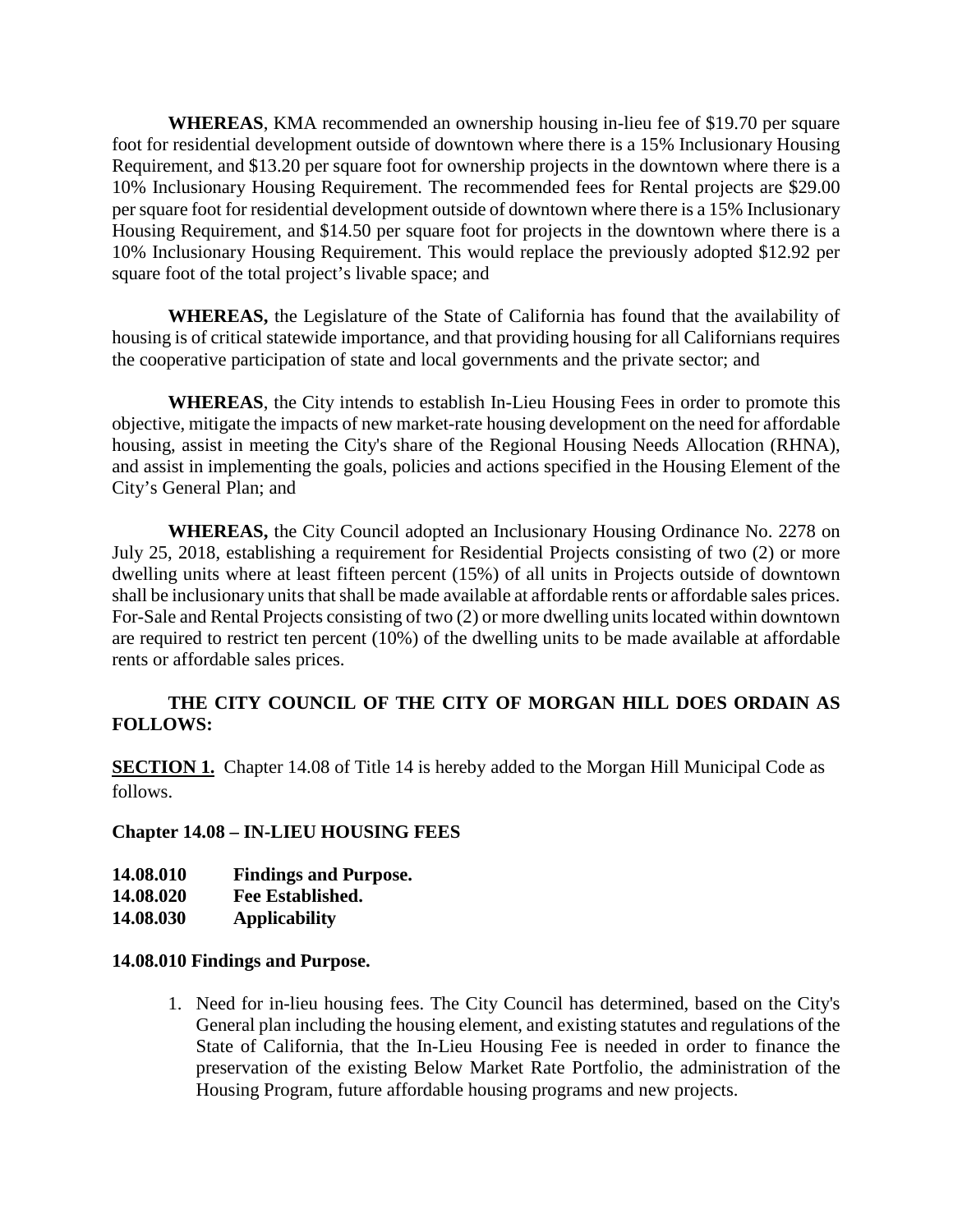- 2. Consistency with City General, Specific and Master Plans. In establishing the In-Lieu Housing Fee, the City Council finds that it is consistent with the City's General plan, including the housing element and applicable specific plans and master plans.
- 3. The City of Morgan Hill Residential Development Control System ("RDCS") awards competing developments points for construction of very low, low-income and moderate-income housing or for the contribution of In-Lieu Housing Fees to the Housing In-Lieu Fee Fund.
- 4. Since 1977, the City has amassed one of the largest below market rate ("BMR") property portfolios per capita in the State and established a BMR Program that provides ownership opportunities and affordability to very low, low-income and moderateincome households.
- 5. In-Lieu Housing Fees provide for the cost of administering the City's Housing Program, maintaining the BMR portfolio, as well as the creation and preservation of affordable units, as funding is available.

## **14.08.020 – Fee Established.**

- 1. There is created an In-Lieu Housing Fee for new residential development for Residential Projects that are required or which volunteer to pay an In-Lieu Housing Fee.
- 2. For-Sale Residential Projects Outside of Downtown. The In-Lieu Housing Fee for "For-Sale" Residential Projects *outside of downtown* for which there is a 15% Inclusionary Housing Requirement is nineteen dollars and seventy cents (\$19.70) per habitable square foot of the residential building area of market-rate housing.
- 3. For-Sale Residential Projects Within Downtown. The In-Lieu Housing Fee for "For-Sale" Residential Projects *within the downtown* for which there is a 10% Inclusionary Housing Requirement is thirteen dollars and twenty cents (\$13.20) per habitable square foot of the residential building area of market-rate housing.
- 4. Rental Residential Projects Outside of Downtown. The In-Lieu Housing Fee for "Rental" Residential Projects *outside of downtown* for which there is a 15% Inclusionary Housing Requirement is twenty nine dollars (\$29.00) per habitable square foot of the residential building area of market-rate housing.
- 5. Rental Residential Projects Within Downtown. The In-Lieu Housing Fee for "Rental" Residential Projects *within the downtown* for which there is a 10% Inclusionary Housing Requirement is fourteen dollars and fifty cents (\$14.50) per habitable square foot of the residential building area of market-rate housing.
- 6. Basis for calculation of the In-Lieu Housing Fee. The City approves, adopts and incorporates the summary report from Keyser Marston Associates (KMA), entitled "Summary of Per Square Feet In-Lieu Fee Amounts for Ownership Projects Equivalent to Range of On-site BMR Requirements, and Summary of Per Square Feet In-Lieu Fee Amounts for Rental Projects Equivalent to Range of On-site BMR Requirements for Morgan Hill" dated September 25, 2018. This establishes the value of the In-Lieu Housing Fee, which is determined to be a fair and effective fee to maintain the BMR Program.

### **14.08.30 Applicability**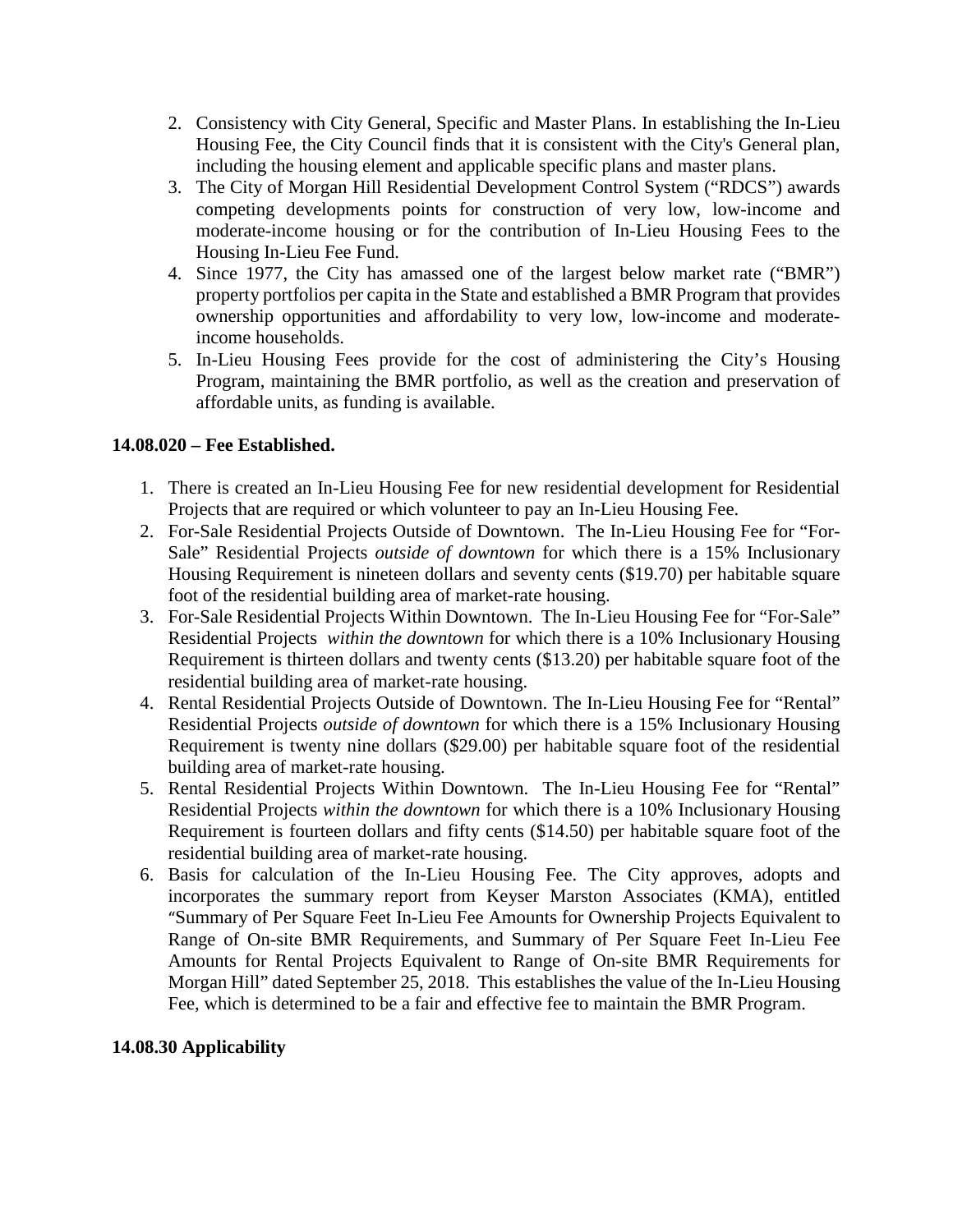- 1. The In-Lieu Housing Fees are established for Residential Projects and will be incorporated into development agreements entered into after the effective date of this ordinance.
- 2. All collected In-Lieu Housing Fees shall be used to finance the administration and implementation of affordable housing programs and projects within the City of Morgan Hill in support of the goals and objectives established in the City of Morgan Hill housing element.
- 3. The In-Lieu Housing Fee per square foot resulting from a calculation of total livable space of the market rate project, excludes the garages and other non-habitable space when calculating the total square feet of the project.
- 4. The In-Lieu Housing Fee will be paid by developers to satisfy their required contribution to the Housing In-Lieu Fee Fund.
- 5. Example Calculations of In-Lieu Housing Fee:

1. Amount, \$19.70: Project has 56 market rate units. The average habitable square footage of each unit is 2,000 square feet. The In-Lieu Housing Fee contribution shall be  $=$ \$19.70 X 56 units X 2,000 square feet = \$2,206,400.

2. Amount, \$13.20: Project has 56 market rate units. The average habitable square footage of each unit is 2,000 square feet. The In-Lieu Housing Fee contribution shall be  $=$ \$13.20 X 56 units X 2,000 square feet =  $$1,478,400$ .

3. Amount, \$29.00: Project has 56 market rate units. The average habitable square footage of each unit is 2,000 square feet. The In-Lieu Housing Fee contribution shall be  $=$ \$29.00 X 56 units X 2,000 square feet =  $$3,248,000$ .

4. Amount, \$14.50: Project has 56 market rate units. The average habitable square footage of each unit is 2,000 square feet. The In-Lieu Housing Fee contribution shall be  $=$ \$14.50 X 56 units X 2,000 square feet = \$1,624,000.

- 6. The In-Lieu Housing Fee must be provided to the Housing Division in proportion to the market rate units being delivered prior to Housing Division signing off for occupancy.
- 7. Whenever application of the Inclusionary Housing Requirements results in a fractional number of required Inclusionary Units of .49 or less, the Applicant may elect to pay the In-Lieu Housing Fee instead of developing the Inclusionary Unit.
- 8. Example Calculation of Fractional In-Lieu Housing Fee: the fractional BMR threshold is .5 to encourage the construction of new BMR units. The program applies the fractional fee to fractional requirements less than 0.5 of a unit. Project has 56 total units; average size of market rate units is 2,000 square feet. To receive maximum RDCS points the 56-total unit project has committed to a 15% affordable commitment, 56 units  $x 15% = 8.4$ . This equates to 8 on-site BMR units and a fractional fee payment due for the ".4" units. First, calculate the implicit in-lieu fee: 56 units X 2,000 square feet X \$19.70 per  $SF =$  an implicit in-lieu fee of \$2,206,400. From that implicit in-lieu fee, calculate the per BMR unit cost:  $$2,206,400. / 8.4 = $262,666.$  per BMR unit cost. The fractional payment owed for this project.

**SECTION 2.** Chapter 14.12 Below Market Rate Program of Title 14 (Housing) is hereby added to the Morgan Hill Municipal Code as follows.

### **Chapter 14.12 – Below Market Rate Program**

### **14.12.010 Purpose and Findings**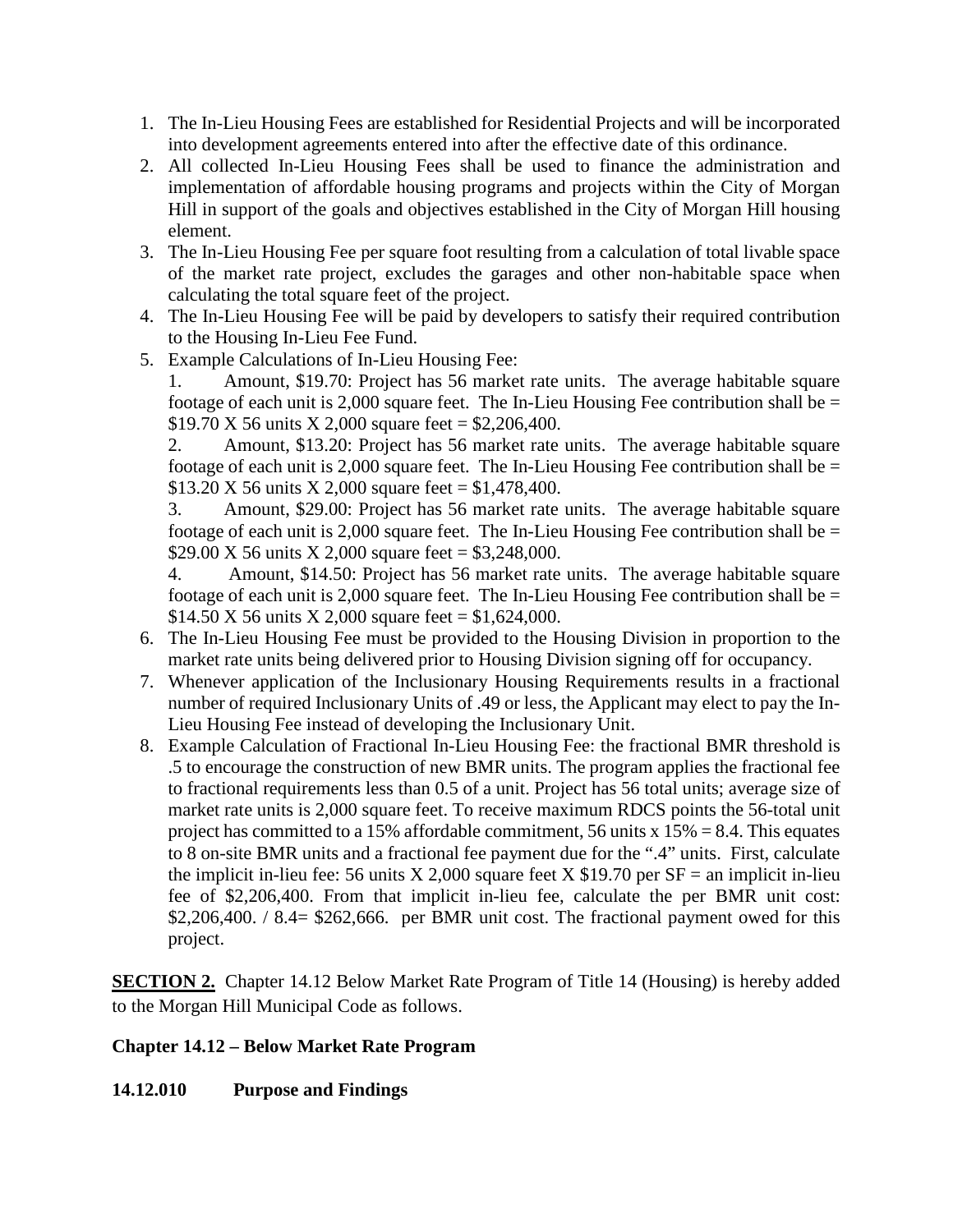| 14.12.020 | <b>Definitions</b>                                                     |
|-----------|------------------------------------------------------------------------|
|           |                                                                        |
| 14.12.030 | <b>Applicability</b>                                                   |
| 14.12.040 | <b>Duties of Program Administrator</b>                                 |
| 14.12.050 | <b>Occupancy and Sale Restrictions</b>                                 |
| 14.12.060 | <b>Affordable Housing Agreement</b>                                    |
| 14.12.070 | <b>Approved Program Participants and Vendors</b>                       |
| 14.12.080 | Default, Foreclosure, and Loss of Unit                                 |
| 14.12.090 | <b>Annual Report</b>                                                   |
| 14.12.100 | <b>Enforcement</b>                                                     |
| 14.12.110 | <b>Below Market Rate (BMR) Ownership Program Participation Guide</b>   |
| 14.12.120 | <b>Below Market Rate (BMR) Ownership Program Application Guide for</b> |
|           | <b>Potential Homebuyers</b>                                            |
| 14.12.130 | <b>Below Market Rate (BMR) Program Development Standards</b>           |

14.12.010 – Purpose and Findings.

The City Council finds that:

- 1. The City of Morgan Hill Residential Development Control System ("RDCS"), awards competing developments points for provision of low-income and moderate-income housing and housing for the elderly.
- 2. Since 1977, the City has amassed one of the largest below market rate ("BMR") property portfolios in the state and established a BMR program that provides ownership opportunities and affordability to low-income and moderate-income households.
- 3. The excess sales proceeds value in each below market rate property represents a bona fide City asset that subsidizes the affordability for each BMR property owner ("owner") and is a vehicle that can be used to renovate older units, build new units and help pay for program administration.
- 4. The City recognizes that the declaration of restrictions, which secures the excess sale proceeds, is a covenant that runs with the land by and between the BMR property owner and the City of Morgan Hill that restricts the right of use or enjoyment and should be enforced judicially.
- 5. A program and program guidelines are essential to maintain integrity of the BMR program and compliance therewith and these guidelines and policies will be updated from time to time to address challenges and changes in the market and economic environment.
- 6. In order to respond to program needs, the City Manager or his or her designee should be empowered to approve BMR program guidelines and BMR agreements.
- 7. In order to ensure compliance with the City's program the program must be actively administrated. The administration of the program can be achieved by City staff and/or an outside Administrator. The City is empowered to delegate the day-to-day management of the program to a third-party Administrator.
- 8. Either in-house or third party administration is vital to ensure program integrity and continued affordability of below market rate properties.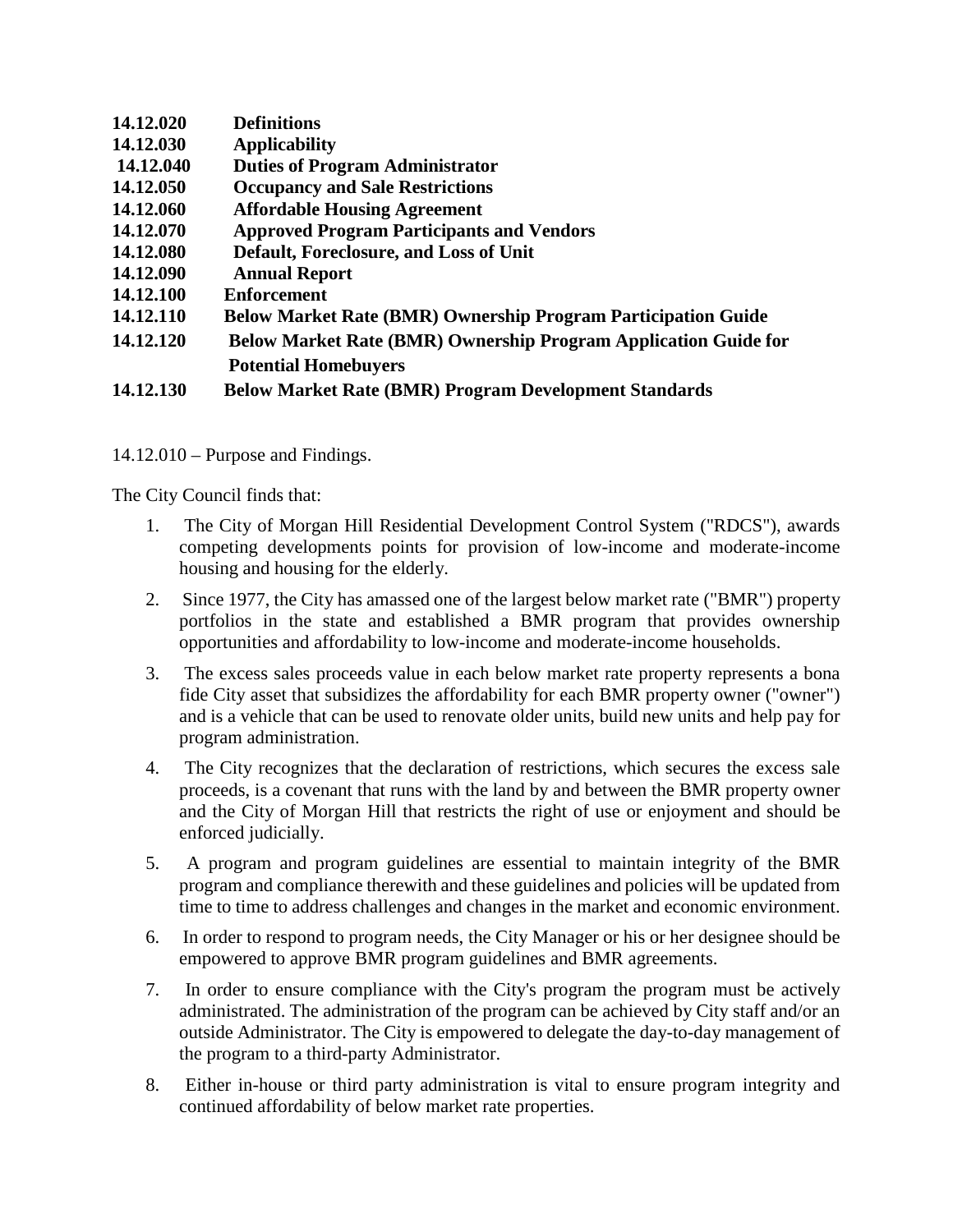- 9. In response to the dissolution of the City's redevelopment agency, schedules have been put in place to pay for the costs of services funded by former redevelopment agency funds.
- 14.12.020 Definitions.

When used in this chapter, these terms mean the following:

- 1. "Adjacent lots" means parcels with boundary lines that touch at any point. "Adjacent lots" includes parcels that are separated only by a private or public street, other than highways and expressways, or that are separated only by other parcels owned or controlled by the same owner or applicant.
- 2. "Administrator" means below market rate program Administrator which may either be the City itself or a third party Administrator acting as an agent for the City in connection with all aspects of the operation of the City's below market rate program pursuant to an agreement entered into between the City and the Administrator, as such agreement may be amended or replaced from time to time.
- 3. "Area median income (AMI)" means the median household income of households in Santa Clara County, adjusted for household size, as determined and published by the California Housing and Community Development Department (HCD).
- 4. "BMR assisted housing" means any project that receives development funding from any local, state, or federal governmental or non-profit source, which meets the criteria for below market rate housing.
- 5. "Assumed household size" means, for the purpose of establishing affordable sales prices, a household with a total number of members equal to the number of bedrooms in the below market rate home, plus one, consistent with Section 50052.5(h) of the California Health and Safety Code and applicable federal rules (if any). For example, the assumed household size for a three-bedroom home is a four-person household.
- 6. "Below market rate (BMR) ownership housing" means dwelling units developed to be sold and affordable to lower to moderate income households and regulated by this chapter. "BMR unit" means one BMR ownership housing dwelling unit.
- 7. "CC&Rs" means, covenants, conditions and restrictions containing a covenant that runs with the land existing in favor of the City where a development project contains at least one BMR unit.
- 8. "Covenant that runs with the land" means the BMR property interest held by the City of Morgan Hill as a result of the recorded declaration of restrictions that restrict the right of use of enjoyment by the BMR owner-occupant.
- 9. "Decision-making body" means the Planning Commission or City Council, whichever is authorized to make a final decision on the project application for land use approvals.
- 10. "Excess sale proceeds" means the difference between the fair market value of a BMR property and the maximum restricted resale price.
- 11. "Eligible buyer" means a household which meets the requirements of this chapter to buy, or in the case of acquisition of a BMR unit through devise or inheritance, to occupy,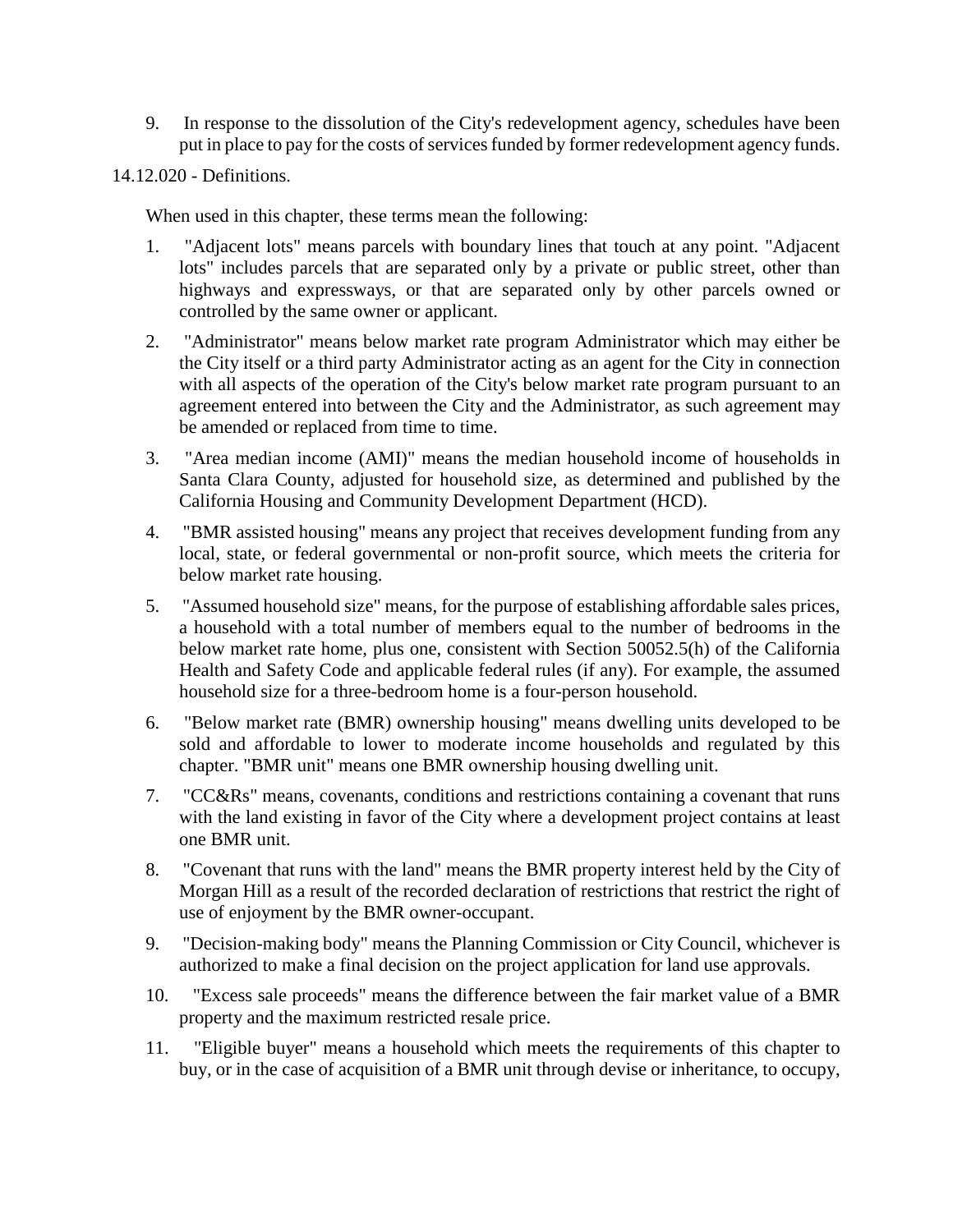a BMR unit; or a public or non-profit housing agency able to acquire and manage dwelling units for rental to eligible persons.

- 12. "Fee schedule" means the schedule of fees, adopted by City Council resolution and published annually, that outlines charges to program participants, including, but not limited to applicants, owner-occupants, housing professionals and developers.
- 13. "Gross annual household income" means the gross, pre-tax income of all adult occupants of the applicant household, and as may be further defined in the BMR ownership housing guidelines.
- 14. "Housing cost" means the monthly mortgage payment (principal and interest), property taxes, owners' association dues, and owner's insurance.
- 15. "Low income household" means a household with a gross annual household income between fifty-one percent and eighty percent of AMI for Santa Clara County. This definition corresponds to the definition of lower income household used for state- and federally-assisted housing programs.
- 16. "Market rate unit" means a dwelling unit that is not subject to the occupancy or sale regulations in this chapter or any other affordability restrictions or covenants.
- 17. "Moderate income household" means a household with a gross annual household income between eighty to one hundred twenty percent of AMI for Santa Clara County. This definition corresponds to the definition of moderate income household for stateassisted housing programs.
- 18. "Project" means one or more applications filed for City approval of a residential development. "Project" includes a development across adjacent lots or a multi-phased development, on the same or adjacent lots. "Project" also includes developments on adjacent lots for which applications are filed by the same owner or applicant within a period of ten years.
- 19. "Property" means properties contained with the below market rate program portfolio subject to occupancy and sale restrictions.
- 20. "Very low income household" means a household with a gross annual household income that does not exceed fifty percent of AMI for Santa Clara County. This definition corresponds to the definition of very low income household used for state- and federallyassisted housing programs. Very low income households are a subset of lower income households.

14.12.030 - Applicability.

- A. Residential Development Control System ("RDCS"). All projects subject to RDCS that provide units to meet the City's need for low and moderate income and elderly housing and the extent to which such units meet the goals of the housing element of the general plan, including the distribution of housing types to provide neighborhoods of ethnic and economic diversity.
- B. BMR Ownership Housing Guidelines. The Administrator develops detailed procedures and guidelines to ensure the orderly and efficient administration of the requirements of this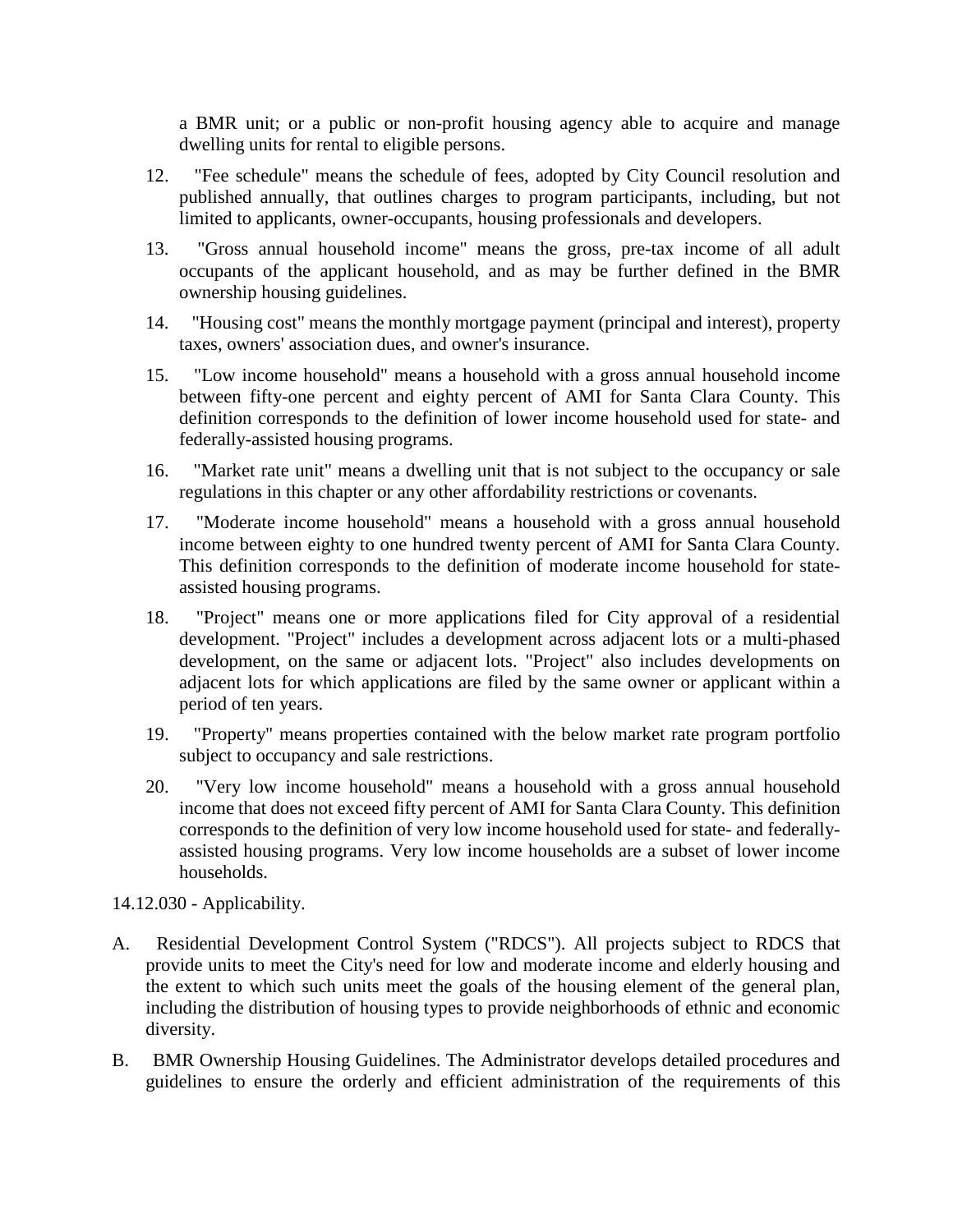chapter. The BMR ownership housing guidelines shall be approved by the City Manager or the City Manager's designee, and approved by the City Council from time to time.

- C. BMR Program Letters. BMR program letters may be issued by the Administrator to update procedures and guidelines not yet incorporated into the BMR ownership housing guidelines. These letters shall be approved by the City Manager or designee and serve as amendments to the guidelines that will be published online and made available to the public including guidelines for refinances, purpose and hardship review.
- D. BMR Agreements. Declaration of restrictions and affordable housing agreements may be amended from time to time subject to the approval by the City Manager or the City Manager's designee.
- 14.12.040 Duties of Program Administrator.

The City may either handle in-house or contract responsibility for administration of the BMR ownership housing program and monitoring compliance with the requirements to a program Administrator pursuant to an agreement executed between the City and the Administrator.

The Administrator shall perform the following services, among others:

- 1. Maintain and update the BMR ownership housing guidelines and BMR program letters;
- 2. Conduct ongoing homebuyer education training programs, including preparation of program materials;
- 3. Screen and select qualified buyers according to BMR ownership housing guidelines and maintain qualified owner eligibility list;
- 4. Assist in seeking and arranging mortgage financing for purchase of the below market units;
- 5. Administer programs for monitoring compliance with terms and conditions of the occupancy and sale restrictions;
- 6. Administer BMR ownership housing guidelines concerning sale and resale of the below market units at a restricted price, including exercise of the City's option to buy the below market units upon assignment of such option, and assist in resale of the unit to eligible purchasers or families; and
- 7. In cases of default, administer the process of taking possession of the BMR property as appropriate, and completing the acquisition, rehabilitation and resale to an eligible buyer.

14.123.050 - Occupancy and Sale Restrictions.

Recordation of Declaration of Restrictions. Before issuance of any building permit for a BMR unit, the property owner, Administrator, and the City shall execute and record a declaration containing the occupancy and sale restrictions in this chapter. The declaration establishes a valid and enforceable covenant that runs with the land in favor of the City and is binding to the heirs, assigns and successors in interest of the property owner.

1. Timing of Sale. At completion of each BMR unit, the Administrator will be contacted to coordinate the sale of the property to an eligible buyer. The seller shall accept the first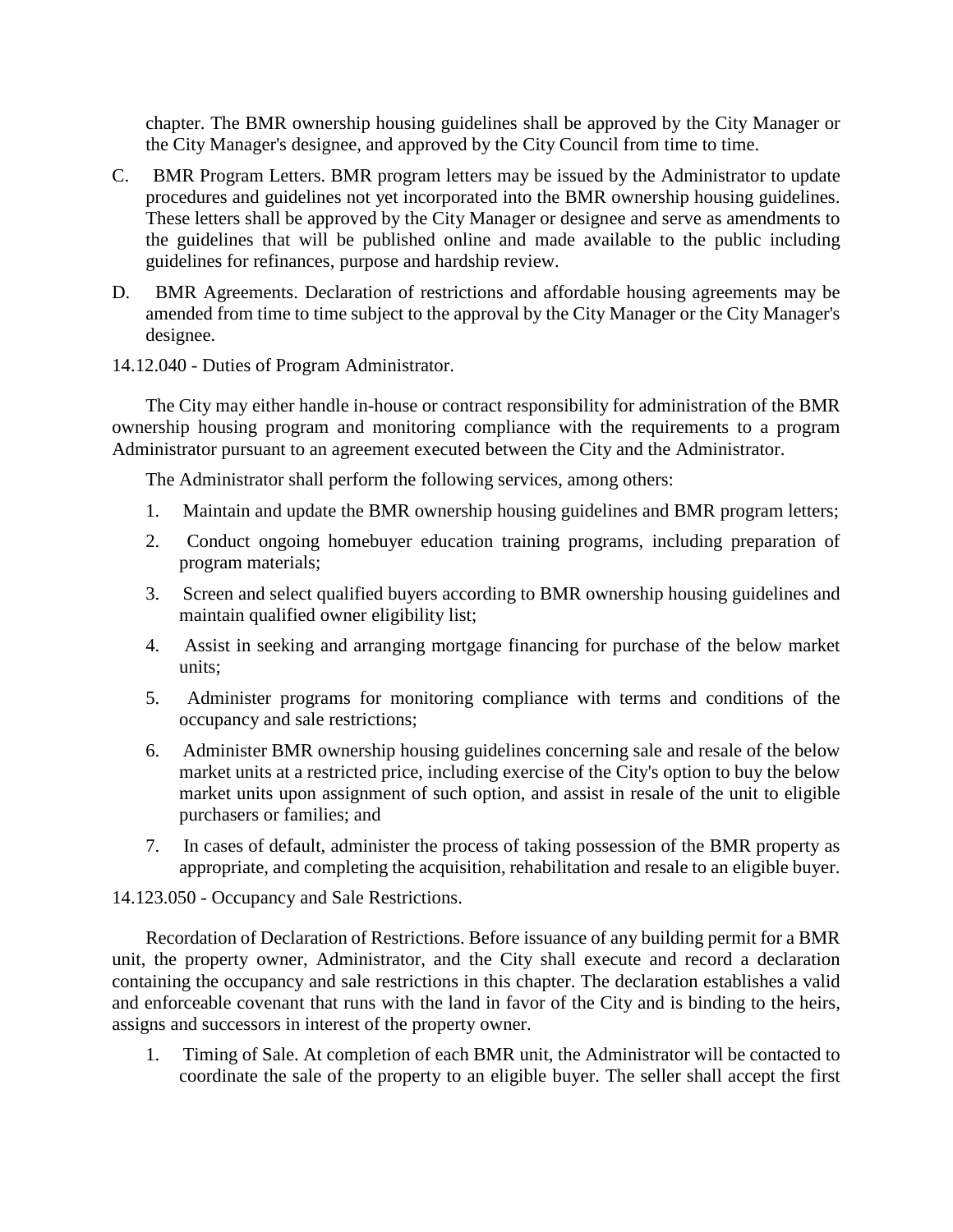valid offer from a buyer deemed eligible by the Administrator, and shall cooperate to close escrow within the timeframe outlined in the affordable housing agreement.

- 2. Term of Restrictions. BMR units shall be reserved for lower and moderate income households subject to guidelines of the RDCS and shall be subject to the occupancy and sale restrictions for a specified period of time. This term begins upon sale to an eligible buyer. If the BMR unit is sold to another eligible buyer during the term, a new term shall begin upon resale and shall be secured by a new declaration of restrictions.
- 3. Maximum Sales Price. The Administrator shall establish and publish annually the maximum sale prices for each BMR unit size in the BMR ownership housing guidelines as approved by the City Manager. The maximum BMR unit sale prices shall not exceed a price affordable to households at the applicable income level, based on a predetermined housing cost, specified with a maximum percentage of monthly gross household income for the unit's assumed household size. The percentage of AMI used shall be published annually by the Administrator.
- 4. Sale Requirements. The following requirements shall be met in any sale and resale of a BMR unit after the issuance of a building permit and during the term of restrictions:
	- a. The seller shall notify the Administrator of the intent to sell before offering the unit for sale, contacting a real estate agent or listing the property on any listing service
	- b. The Administrator shall respond to the seller with the sales procedure and maximum sale price
	- c. The Administrator shall follow the process outlined in the BMR Ownership housing guidelines to locate and deliver an eligible buyer to complete the home purchase
	- d. The eligible buyer shall execute and record a new declaration of restrictions which incorporates all current occupancy and sale restrictions in this chapter and in the BMR ownership housing guidelines; and
	- e. Closing costs and title insurance fees shall be paid or according to the BMR ownership housing guidelines.
- 5. Eligible Buyers. The Administrator shall determine the eligibility of prospective buyers of BMR units. It is prohibited for any person to willfully make a false or misleading representation or fail to disclose information for the purpose of qualifying as eligible to purchase a BMR unit. Prospective buyers must meet the following requirements:
- 6. Income Limits. The prospective buyer's combined household income and assets shall not exceed specific household income limits, as further defined in the BMR ownership housing guidelines;
- 7. Conflict of interest. The following individuals, by virtue of their position or relationship, are ineligible to purchase a BMR unit:
	- a. Any Administrator, City official or employee who administers or has policy-making authority over City housing programs;
	- b. The developer of the unit; or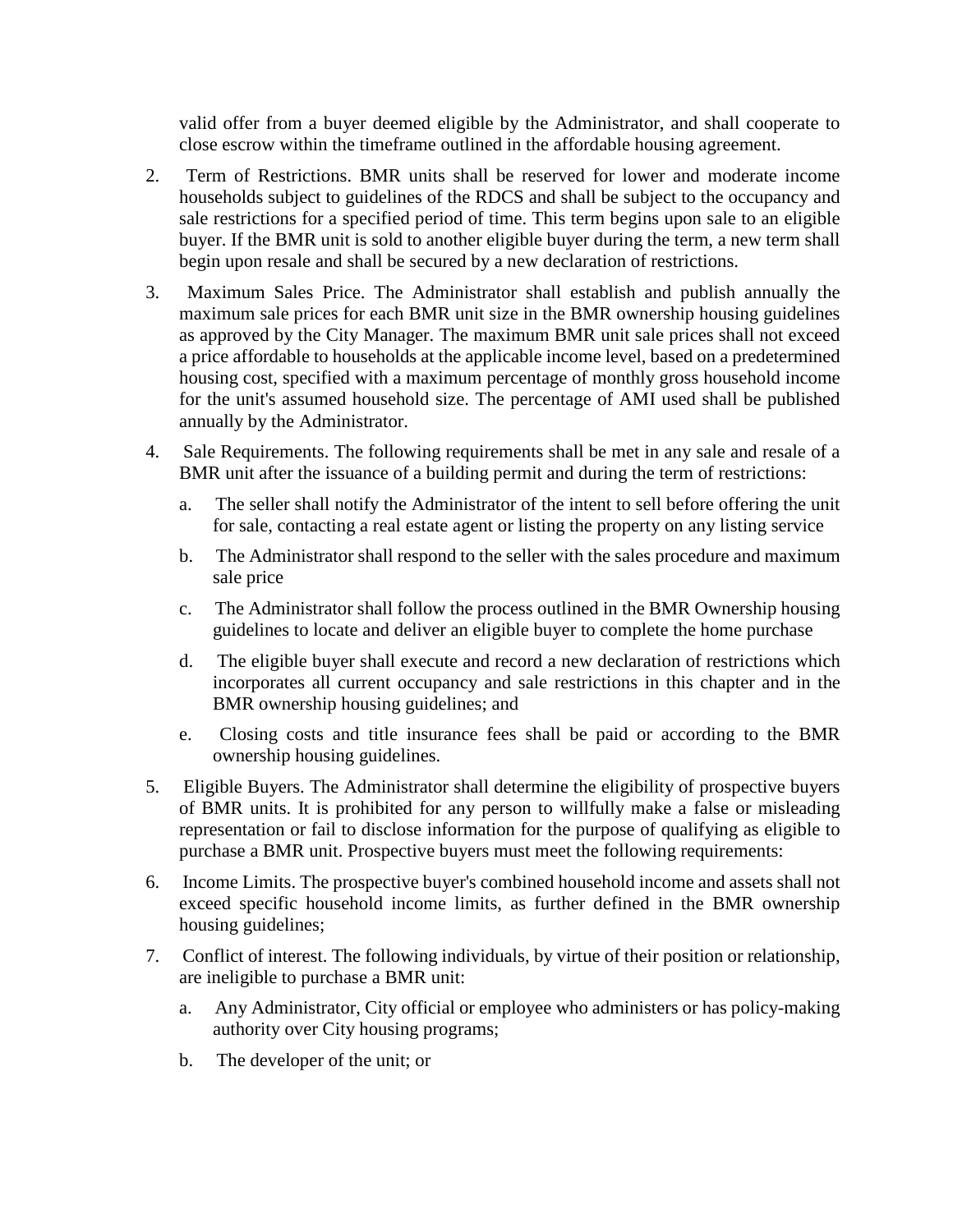- c. The immediate relative or employee of, and anyone gaining significant economic benefit from a direct business association with, Administrator employees, City employees, officials, developers, or owners who are not eligible to purchase a BMR unit; and
- 8. Additional Criteria. The Administrator may establish other reasonable eligibility criteria, ownership and occupancy requirements in the BMR ownership housing guidelines to ensure the buyer's ability to close escrow, maintain ownership of the unit, and to ensure effective operation of the program and equitable access to the units among eligible buyers.
- 9. Occupancy and Rental Restrictions. BMR units shall be occupied as the primary residence of the eligible buyer for the duration of their ownership of the unit and shall not be rented to other occupants at any time, except that:
	- a. BMR units that are owned by a public or nonprofit housing agency may be rented to eligible households with prior written approval of the Administrator; and
	- b. The Administrator may allow the temporary rental of a BMR unit upon a finding of hardship beyond the control of the owner and after a full review of the hardship documentation.
- 10. Refinancing. BMR home owners shall not refinance a BMR unit without prior written approval of the Administrator. BMR units shall not be used as collateral to secure liens or debts with a combined loan to value ratio in excess of the BMR ownership housing guidelines of the maximum BMR resale price applicable to the unit at the time of the proposed refinancing.
- 11. Additional Refinancing Criteria. The Administrator may establish other refinancing criteria in the course of seeking financing to change the rate and/or term of a mortgage, consolidate purchase money lines or cash out a portion of the excess sale proceeds that would be due to the owner upon sale.

14.12.060 - Affordable Housing Agreement.

A. Required Before Final Map or Building Permit. Before final recordation of a subdivision map or issuance of any building permits for the project, whichever occurs first, the property owner shall execute and record an affordable housing agreement (agreement) with the Administrator and City outlining the details of the below market rate unit commitment as outlined in the "specific restrictions and requirements (including RDCS requirements)" of the development agreement.

B. Agreement Provisions. The agreement shall include, at a minimum, the following provisions:

- 1. Binding of Persons. A provision that binds the heirs, assigns, and successors in interest of the property owner to the agreement;
- 2. Binding of Project Site. The obligation for the entire project site to fulfill the for the project under this chapter;
- 3. Liens. A lien on each unit identified to meet the BMR ownership housing requirement, or if the alternative to pay an in-lieu fee is approved, a lien on every unit;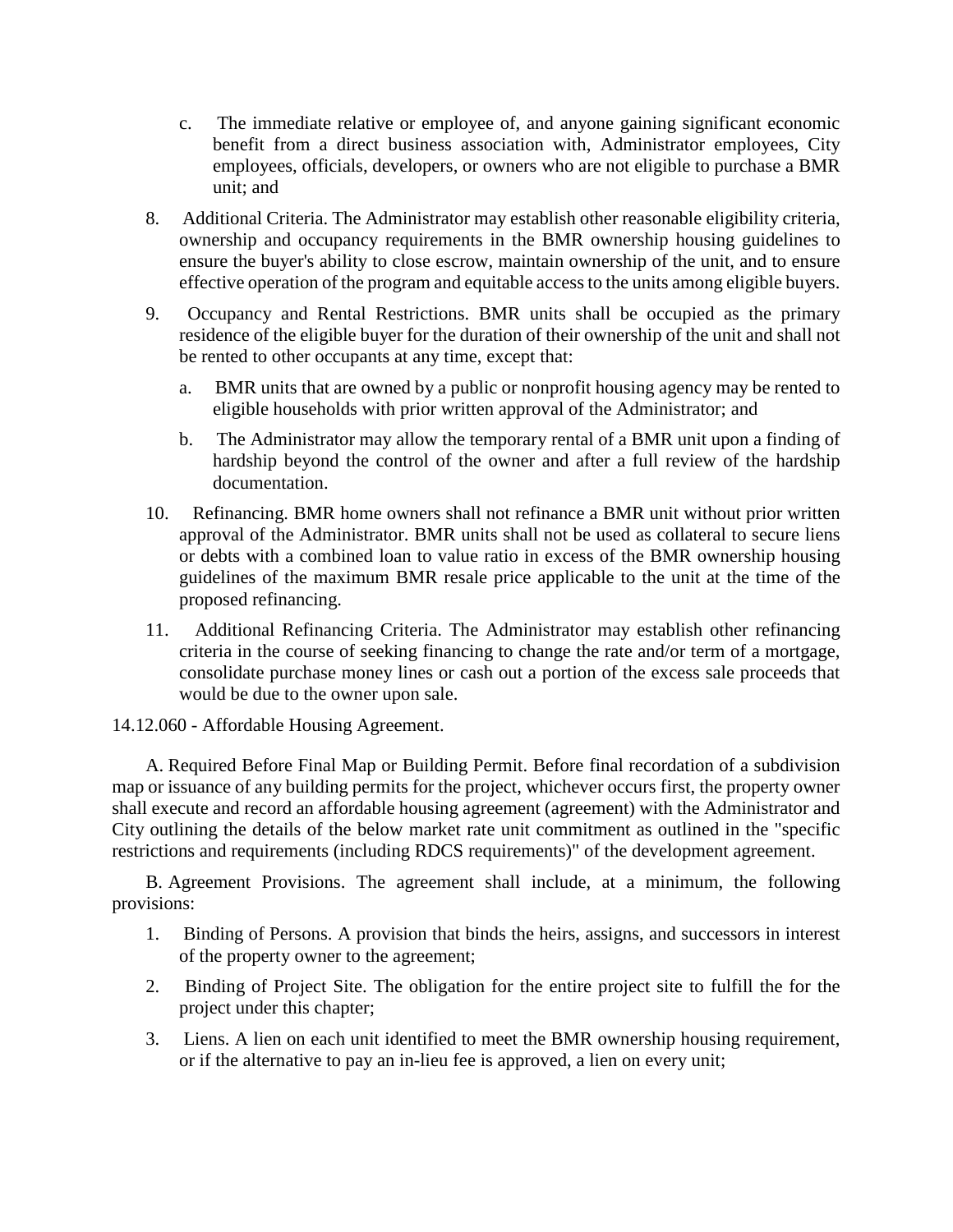- 4. Transaction Processing Fee. For each BMR unit, the developer shall pay a BMR transaction processing fee to the City according to the most current fee schedule approved by the City. The City may provide this fee to the Administrator as an offset to charges incurred. This fee is not a real estate commission or real estate broker commission. This fee shall be listed as an "additional settlement charge" fee paid by the seller as reflected in section 1300 of the U.S. Department of Housing and Urban Development (HUD) Settlement Statement (HUD-1) or "other costs" paid by the seller in the new closing disclosure as determined by the TILA-REPA Integrated Disclosure rule.
- 5. Project Covenants, Conditions and Restrictions. A provision that prohibits any amendments to the development's covenants, conditions and restrictions that would increase the proportion of the owners' association dues or assessments payable by any BMR unit. The provision must also acknowledge the covenant that runs with the land in favor of the City where the development project contains at least one BMR unit. This provision shall create a right of judicial enforcement by the City or the owner of any affected BMR unit.
- 6. Enforcement. A provision that shall require the property owner to pay the City rent for a BMR unit from the date of any unauthorized use of the unit, and for the City's recovery of reasonable attorney's fees and costs to pursue legal action in enforcing this agreement.
- 7. Amendments. Major amendments to the agreement, including any proposal to change any approved alternatives shall be reviewed by the decision-making body. Minor amendments to the agreement may be reviewed by the Administrator. Upon approval, a new agreement containing the amendments shall be executed and recorded.

14.12.070 - Approved Program Participants and Vendors.

The City and Administrator shall maintain a list of approved program participants and vendors to protect the integrity of the BMR program, BMR properties contained within the portfolio, and excess sale proceeds. The approval requirements and process will be included in the BMR ownership housing guidelines. The program participant list will include, but will not be limited to:

- 1. Mortgage Lenders. Due to the integral role that mortgage loan officers and lenders play in purchase and refinance transactions, first mortgage and subordinate loan officers and lenders must be approved by the Administrator and a lender agreement will be put in place concerning BMR program compliance during loan origination, underwriting and servicing. In no event shall a deed of trust securing any loan to a BMR Owner be valid or enforceable as to any recorded interest, resale agreement or option of the City of Morgan Hill unless the following conditions are satisfied:
	- a. The City of Morgan Hill or its Administrator has first approved the loan;
	- b. The loan is in accordance with the BMR ownership housing guidelines and any and all recorded deed restrictions;
	- c. The City of Morgan Hill or its Administrator has expressly subordinated its recorded restrictions to the specific deed of trust; and
	- d. Prior to making any loan to a BMR property owner for the purchase of a BMR unit intended to be secured by a deed of trust against the BMR unit, a lender shall disclose to the City of Morgan Hill or its Administrator the following information: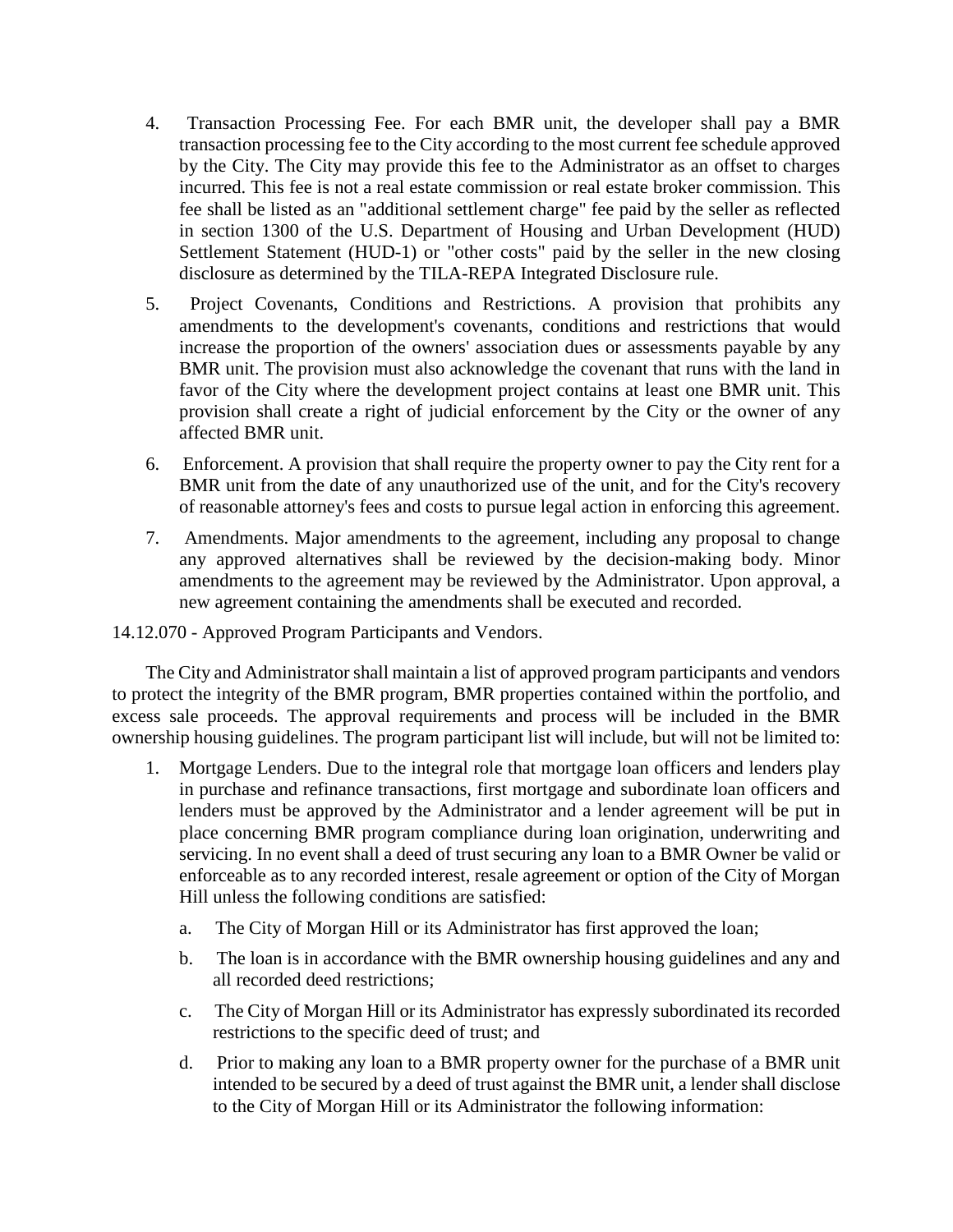- i. The borrower's loan application describing the loan terms; and
- ii. Provide an acknowledgement in writing that that the total encumbrance does not exceed the maximum restricted resale value for the BMR unit as determined by the City of Morgan Hill or its Administrator according to the BMR ownership housing guidelines.
- 2. Real Estate Agents. Real estate agents and brokerages involved in the purchase or sale of BMR properties must be approved by the Administrator and a vendor agreement will be put in place concerning BMR program compliance during the listing, purchase and escrow process.
- 3. Escrow Companies. An approved list of escrow officers and escrow companies will be maintained by the Administrator.
- 4. Contractors. For work on BMR properties that exceed certain dollar amounts, as outlined in the BMR ownership housing guidelines, an approved list of contractors will be maintained by the Administrator.
- 14.12.080 Default, Foreclosure, and Loss of Unit.
- A. Default. Upon declaration of a default by the City of any agreement between the City and the owner or if the owner or owner's proposed purchaser makes any misrepresentation in connection with receiving any benefits under the declaration of restrictions, the City or Administrator may apply to a court of competent jurisdiction for specific performance of this chapter, for an injunction prohibiting a proposed sale or transfer in violation of this chapter, for a declaration that a transfer in violation of this chapter is void or any such other relief at law or in equity as may be appropriate.
- B. Option to Purchase. If a notice of default is recorded on a BMR unit by a third party secured creditor or a lien is filed against the BMR unit, or any breach of any provision of any agreement between the City and the owner, and the owner fails to correct it, an eligible buyer, or the Administrator on behalf of the City or the City itself, may purchase the unit. The unit shall be purchased at a sale price equal to the amount the owner would have received on the date of the foreclosure sale under the BMR ownership housing guidelines. The eligible buyer may purchase the unit by paying any amounts due to lien holders and paying to the owner any balance of funds remaining after payment of the costs of sale and any repairs chargeable to the owner. All other resale provisions of the guidelines apply.
- C. Loss of Unit. BMR units which have not been completed or sold to initial eligible buyers shall not be released from the restrictions of this chapter through a trustee's sale or judicial foreclosure.
- D. Distribution of Proceeds. This subsection applies to any BMR unit lost by sale at a trustee's sale or foreclosure, destruction, condemnation, or by liquidation of the owners' association. If a BMR unit is restored, the remaining term of occupancy and sale restrictions shall continue upon completion. Any proceeds remaining after payment of encumbrances on the unit shall be distributed as follows.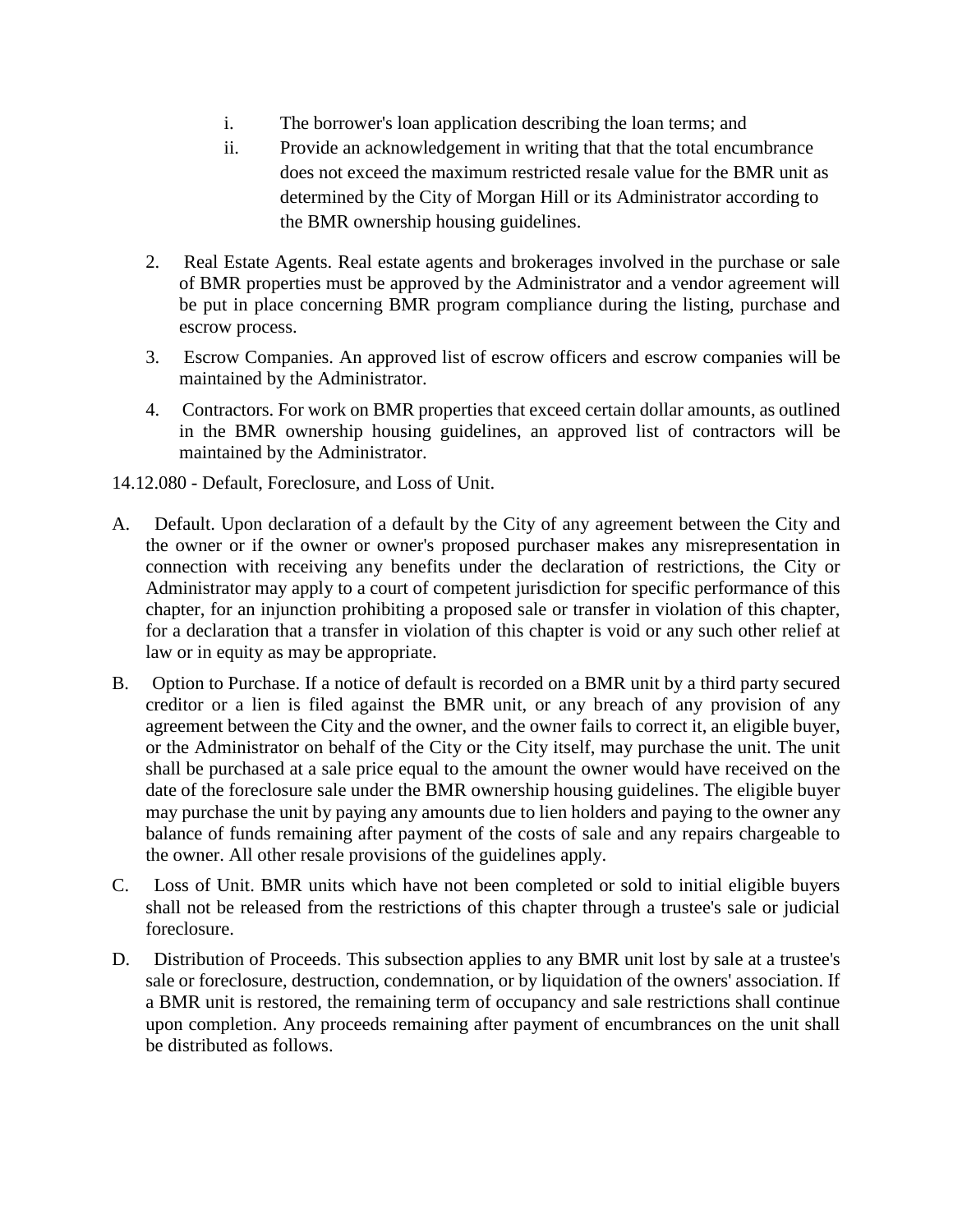- 1. Owner. To the owner, up to the net amount the owner would have received under the sale price in the BMR ownership housing guidelines if the City had purchased the unit on the date of the loss; and
- 2. City. To the City, any surplus remaining after payment to the owner.

### 14.12.090 - Annual report.

The Administrator shall provide an annual informational report to the City Council on the status of BMR units developed under this chapter. The report shall include the number, size, type, tenure, and general location of each BMR unit completed during the year, as well as the number of BMR resales and BMR defaults and losses, if applicable.

### 14.12.100 - Enforcement.

The City, or Administrator if authorized, may institute injunction, mandamus, or any appropriate legal actions or proceedings necessary for the enforcement of this chapter, including actions to suspend or revoke any permit, including a development approval, building permit or certificate of occupancy; and for injunctive relief or damages.

## 14.12.110 Below Market Rate (BMR) Ownership Program Participation Guide

The purpose of the Below Market Rate (BMR) Ownership Program Participation Guide (Ownership Guide) is to describe the BMR Program policies and procedures to an existing BMR homeowner who is a Program participant. The Ownership Guide includes the following and is intended to be an overview for a Program participant who is occupying a BMR home. The Ownership Guide describes the policies and procedures for a BMR homeowner, including:

- Program participation guidelines
- Resale price determination and Household Information Profiles
- Sale proceeds and owner's minimum return on down payment
- Agreement compliance at the point of sale or refinance
- Ownership and estate planning
- Compliance and annual certification
- Refinance and subordination requests
- Capital Improvements and Special Assessments
- Ownership Changes, Re-Sales, and Approved Vendors

The Ownership Guide is prepared by the City and/or the Administrator to provide procedures and guidelines. Any updates shall be approved by the City Manager or the City Manager's designee from time to time as needed and may serve as amendments to the Ownership Guidelines that will be published online and made available to the public.

14.12.120 Below Market Rate (BMR) Ownership Program Application Guide for Potential Homebuyers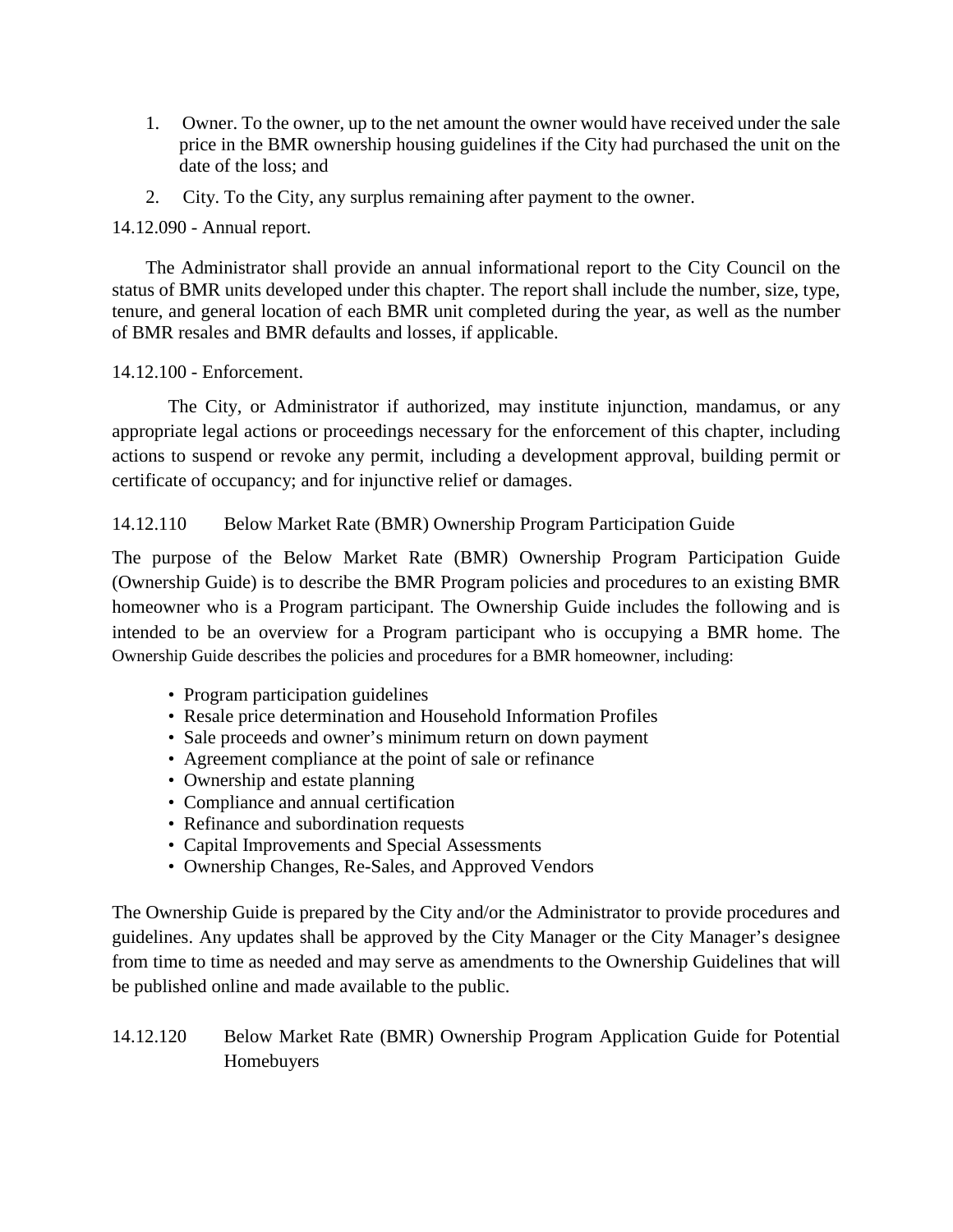The purpose of the Below Market Rate (BMR) Ownership Program Application Guide (Application Guide) describes the BMR Program policies and procedures to a prospective BMR homeowner who is considering the BMR Program application process. The Application Guide includes the following and is intended to be an overview for a Program applicant who is considering applying for a BMR home.

- Application process and selection, opportunity drawing methods
- File Structure and Application Criteria, Online Web Portal, Establishing an Account
- Education Title and Mortgage Requirements
- Eligibility and Preference Criteria for Ownership of BMR Units
- Occupancy Standards for BMR Units
- Income Eligibility Criteria and Preference Criteria
- Asset Limitation Criteria
- First Time Homebuyer Criteria and Title Requirements
- Household Information Profiles
- Application Criteria
- Transaction and Document Handling
- Reasonable Accommodation
- Below Market Rate Pricing and City's Option to Purchase

The Application Guide may be prepared by the City and/or the Administrator to provide procedures and guidelines. Any updates shall be approved by the City Manager or the City Manager's designee from time to time as needed, and serve as amendments to the Application Guidelines that will be published online and made available to the public.

### 14.12.130 Below Market Rate (BMR) Program Development Standards

- A. Development Standards approved by City Council are designed to guide the implementation and construction of the Below Market Rate (BMR) units, to ensure quality homes are built consistent with the character of the neighborhood, and providing guidance for the inclusion of materials and amenities within each unit.
- B. The BMR Development Standards are generally intended to apply to development projects where proposed BMR inclusionary units will be constructed by a developer constructing a market rate project, but these BMR Development Standards would not typically apply to publicly financed 100 percent affordable housing projects.
- C. The City may consider instances where deviations from these standards may be appropriate for the provision of inclusionary or affordable units. The designated reviewing body shall make a finding to this effect prior to any approval or any issuance of permits (i.e., Community Development Director, Planning Commission, or City Council). This includes, but is not limited to:
	- 1. When the deviation results in a greater number of affordable units and/or broaden affordability levels to help the City implement its Housing Element and achieve RHNA goals.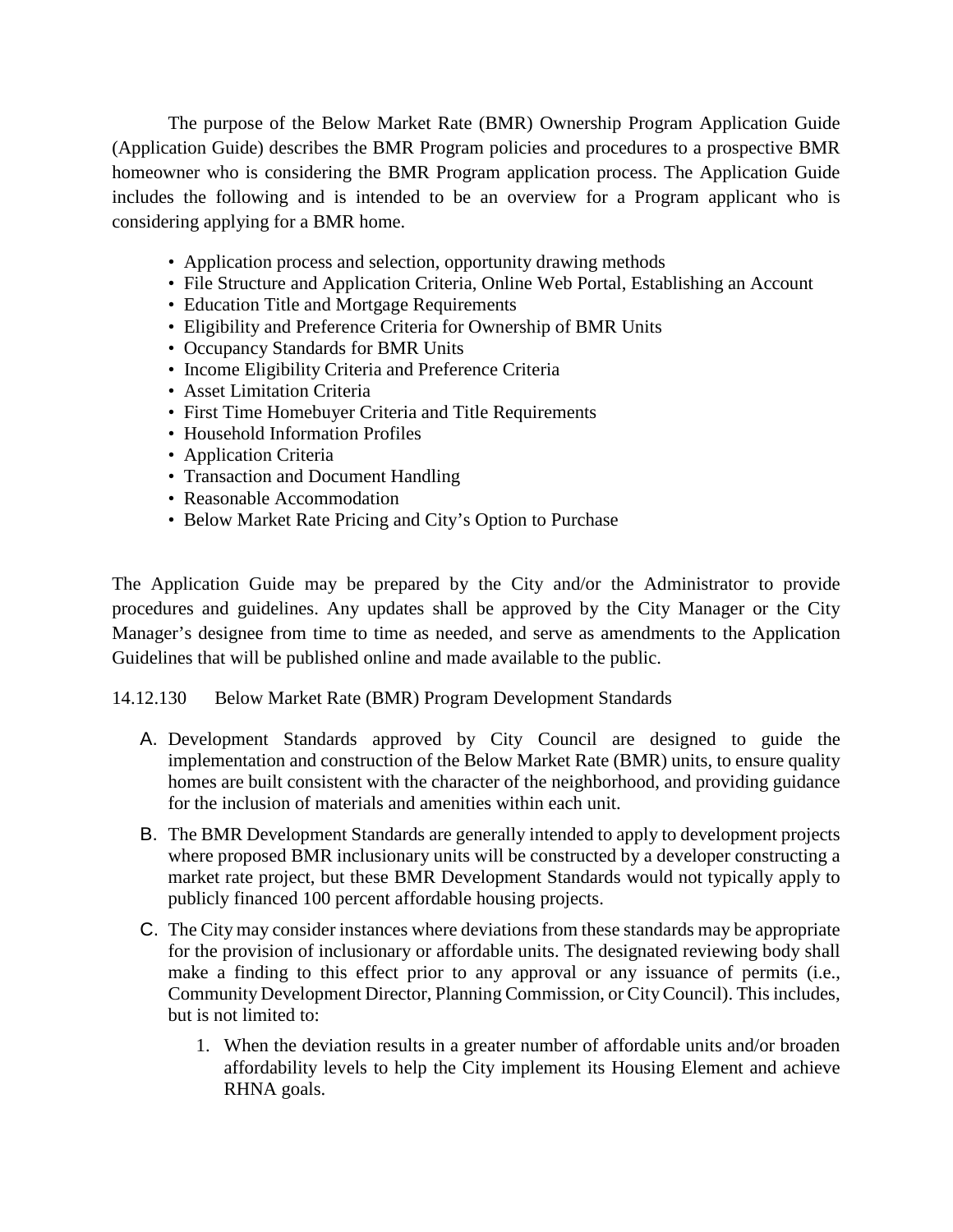- 2. Developments in which a market rate developer is partnered with an affordable housing developer in which the market rate developer develops only the market rate units while the affordable housing developer develops the affordable units, some of the BMR Program Development Standards, such as the distribution throughout the project requirement, may not apply or may need to be adjusted.
- D. Any updates to the BMR Program Development Standards shall be approved by the City Manager or the City Manager's designee from time to time as needed, and serve as amendments to the BMR Program Development Standards that will be published online and made available to the public.

**SECTION 3.** Subsection D of Section 14.04.060 is repealed.

**SECTION 4.** Chapters 15.22 "Affordable Housing Fee" and Chapter 15.23 "Below Market Rate Program" of the Morgan Hill Municipal Code are hereby repealed in their entirety.

**SECTION 5.** The revised Below Market Rate (BMR) Program Development Standards are hereby adopted.

**SECTION 6.** The City Council hereby finds that the proposed Ordinance is exempt from the California Environmental Quality Act (CEQA) under Section 15061(b)(3) of Guidelines for CEQA. The proposed In-Lieu Housing Fee and Below Market Rate Program Ordinance are covered by the general rule that CEQA applies to projects that have the potential for causing a significant effect on the environment. Where it can be seen with certainty that there is no possibility that the activity in question may have a significant effect on the environment, the activity is not subject to CEQA. Adoption of this ordinance does not create changes in the physical environment and is therefore exempt pursuant to the exemption described above.

**SECTION 7.** Severability. If any part of this Ordinance is held to be invalid or inapplicable to any situation by a court of competent jurisdiction, such decision shall not affect the validity of the remaining portions of this Ordinance or the applicability of this Ordinance to other situations.

**SECTION 8.** Effective Date; Publication. This Ordinance shall take effect thirty (30) days after the date of its adoption. The City Clerk is hereby directed to publish this ordinance or a summary thereof pursuant to §36933 of the Government Code.

**THE FOREGOING ORDINANCE WAS INTRODUCED AT A REGULAR MEETING OF THE CITY COUNCIL HELD ON THE 17TH DAY OF OCTOBER 2018 AND WAS FINALLY ADOPTED AT A REGULAR MEETING OF THE CITY COUNCIL HELD ON THE \_\_\_\_\_ DAY OF \_\_\_\_\_\_, AND SAID ORDINANCE WAS DULY PASSED AND ADOPTED IN ACCORDANCE WITH LAW BY THE FOLLOWING VOTE:**

**AYES: COUNCIL MEMBERS:**